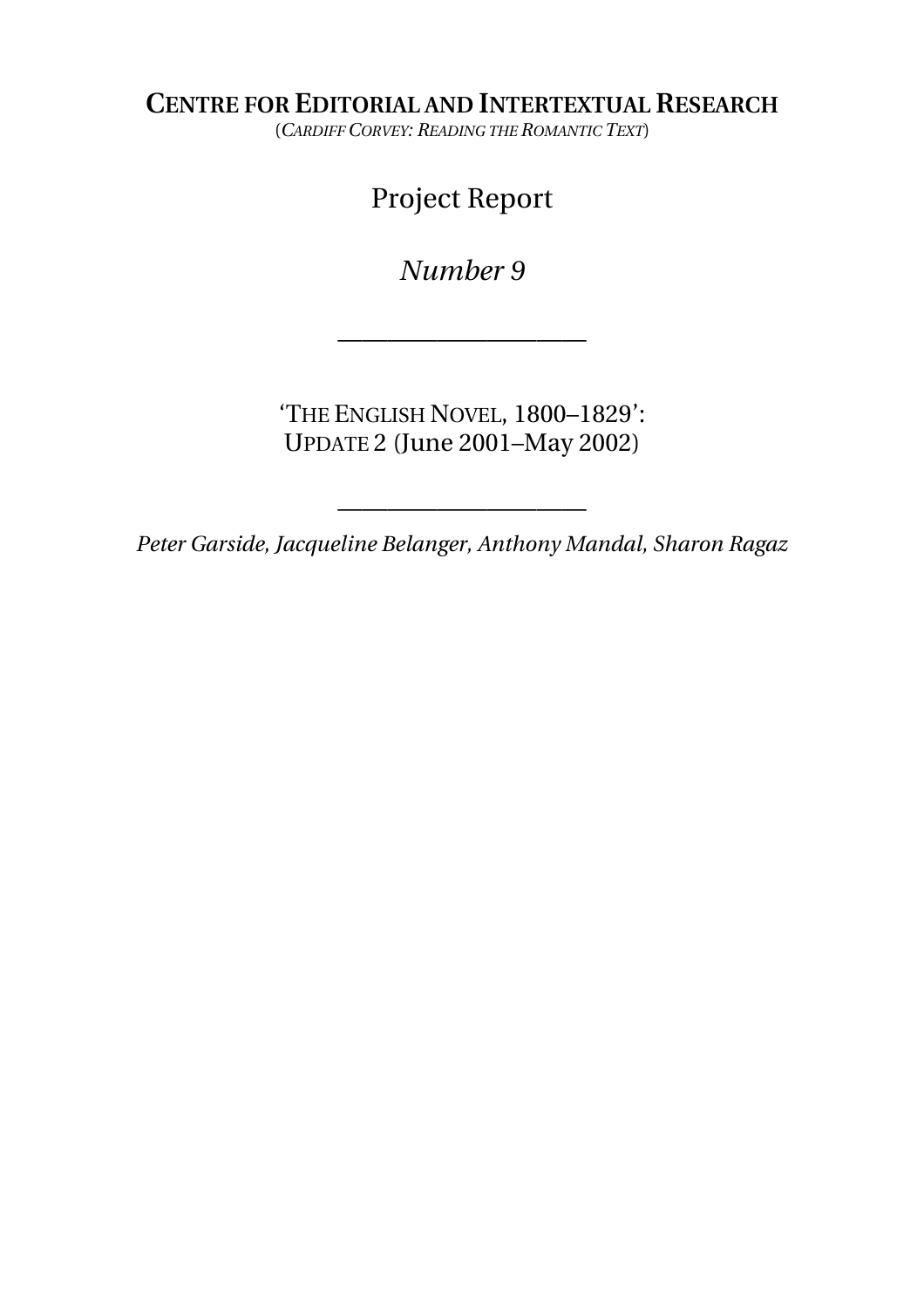THIS project report relates to *The English Novel, 1770–1829: A Bibliographical Survey of Prose Fiction Published in the British Isles*, general editors Peter Garside, James Raven, and Rainer Schöwerling, 2 vols (Oxford: OUP, 2000). In particular it offers fresh commentary on the entries in the second volume, which was co-edited by Peter Garside and Rainer Schöwerling, with the assistance of Christopher Skelton-Foord and Karin Wünsche, and involved close co-operation between Cardiff University and Paderborn University in Germany. The present report is the second Update in what is intended to be a series of annual Reports, each featuring information that has come to light in the preceding year as a result of activities in the Centre for Editorial and Intertextual Research and through contributions sent by interested individuals outside Cardiff.

The entries below are organised in a way that matches the order of material in the *English Novel, 1770 1829*. While making reference to any relevant changes that may have occurred in Update 1, the 'base' it refers to is the printed Bibliography and not the preceding report. Sections A and B concern authorship, with the first of these proposing changes to the attribution as given in the printed Bibliography, and the second recording the discovery of new information of interest that has nevertheless not led presently to new attributions. Sections C includes three additional titles which match the criteria for inclusion and should ideally have been incorporated in the printed Bibliography, while the last two sections involve information such as is usually found in the *Notes* field of entries, and those owning copies of the printed Bibliography might wish (as in the case of the earlier categories) to amend entries accordingly. An element of colour coding has been used to facilitate recognition of the nature of changes, with red denoting revisions and additions to existing entries in the Bibliography, and the additional titles discovered being picked out in blue. References numbers (e.g. 1806: 12) are the same as those in the *English Novel, 1770–1829*; when found as cross references these refer back to the original Bibliography, unless accompanied with 'above' or 'below', in which case a cross reference within the present report is intended. Abbreviations match those listed at the beginning volume 2 of the *English Novel,* though in a few cases these are spelled out more fully for the convenience of present readers.

This report was prepared by Peter Garside, with significant inputs of information from Drs Jacqueline Belanger and Sharon Ragaz, largely through their work on our Database of Fiction 1800–29 project, and from Dr Anthony Mandal, primarily through his work on extending the bibliographical record of fiction to 1836. Information was also generously communicated by a number of individuals, notably: Mr Roger Bettridge, of the Buckinghamshire County Record Office; Mr Peter Doyle, a descendant of George Matcham; Professors Rolf Loeber and Magda Stouthamer-Loeber, from Pittsburgh University; Professor Pam Perkins, University of Manitoba; Professor David Skilton, Cardiff University; Professor Wil Verhoeven, University of Groningen; and Mr Caspar Wintermans, The Hague. As usual the team has greatly benefited from its association with Projekt Corvey at Paderborn University, particularly in this instance through information received from Verena Ebbes and Angela Koch. Thanks are also due the trustees of the National Library of Scotland for permission to quote from manuscript material in their care.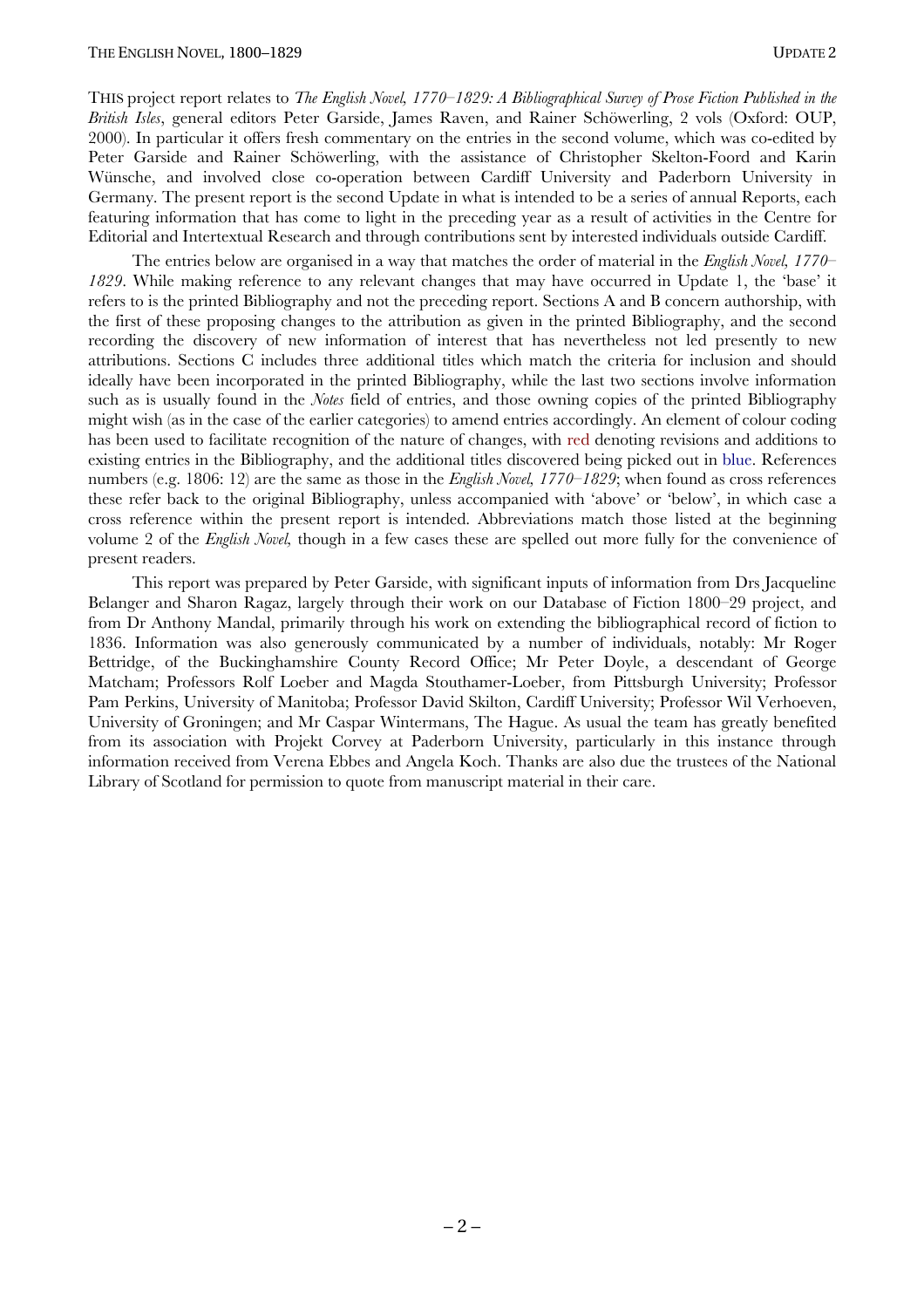### A: NEW AND CHANGED AUTHOR ATTRIBUTIONS

#### **1806: 12**

[GRAINVILLE, Jean Baptiste François Xavier Cousin de].

THE LAST MAN, OR OMEGARUS AND SYDERIA, A ROMANCE IN FUTURITY. IN TWO VOLUMES.

London: Printed for R. Dutton, 15, Gracechurch-Street, 1806.

I 220p; II 204p. 12mo. 7s (ER).

CR 3rd ser. 8: 443 (Aug 1806); ER 8: 479 (July 1806); WSW I: 64.

Corvey; CME 3-628-47899-5; NSTC L528 (BI BL, O).

*Notes.* Trans. of *Le dernier homme* (Paris, 1805). A reprint of the Dutton 1806 edn. appeared in 1978 in the Arno 'Lost Race and Adult Fantasy Fiction' series. The identification is also made in Morton D. Paley, 'Mary Shelley's The Last Man: Apocalypse Without Millenium', *Keats-Shelley Review* (Autumn, 1989), 1-25: electronically available as http://www.rc.umd.edu/editions/mws/lastman/paley2.htm.

### **1807: 25**

ANON.

BARON DE FALKENHEIM. A GERMAN TALE OF THE SIXTEENTH CENTURY. IN TWO VOLUMES.

London: Printed at the Minerva-Press, for Lane, Newman, and Co. Leadenhall-Street, 1807.

I 304p; II 303p. 12mo. 9s (ECB); 9s sewed (ER).

ER 9: 500 (Jan 1807).

Corvey; CME 3-628-47106-0; ECB 41; xNSTC.

*Notes.* Originally attributed with reservation to GUÉNARD, Elisabeth, on the basis of a link with 1808: 51, though no French original for this title was discovered. See new note to 1808: 51, below, for the greater likelihood that this is by an unknown English author.

#### **1808: 51**

ANON.

MYSTERY UPON MYSTERY. A TALE OF EARLIER TIMES. IN FOUR VOLUMES. BY THE AUTHOR OF THE BARON DE FALKENHEIM.

London: Printed at the Minerva-Press, for Lane, Newman, and Co. Leadenhall-Street, 1808.

I 271p, ill.; II 268p; III 280p; IV 259p. 12mo. 20s (ECB).

Corvey; CME 3-628-48185-6; ECB 403; NSTC M3825 (BI BL).

*Notes.* Originally attributed with reservation to GUÉNARD, Elisabeth, and considered as a trans. of her *MystËres sur mystËres, ou les onze chevaliers* (Paris, 1807). Caspar Wintermans of The Hague, Netherlands, writes in a personal letter, however, that having consulted a rare copy of *Mystères sur mystères* from the Library of the Castle of Oron, Vaud, Switzerland, he has ascertained that it is completely different from *Mystery upon Mystery*. The present title, and two other novels in the same chain (see 1807: 25, 1811: 36), most probably then are the work of an anonymous English author. ECB dates Dec 1807, and lists under title only.

#### **1811: 36**

ANON.

THE BLACK BANNER; OR, THE SIEGE OF CLAGENFURTH. A ROMANTIC TALE. IN FOUR VOLUMES. BY THE AUTHOR OF THE BARON DE FALKENHEIM, MYSTERY UPON MYSTERY, &C. &C.

London: Printed at the Minerva-Press, for A. K. Newman and Co. (Successors to Lane, Newman, & Co.) Leadenhall-Street, 1811.

I 272p; II 290p; III 288p; IV 322p. 12mo.

Corvey; CME 3-628-47198-2; NSTC G2325 (BI BL).

*Notes.* Originally attributed with reservation to GUÉNARD, Elisabeth, on the basis of a link with 1808: 51, though no French original for this title was discovered. See new note to 1808: 51, above, for the great likelihood that this is by an unknown English author. It now also seems more likely that *La Bannière noire; ou le siège de Clagenforth* (1820), though attributed by BN to Guénard, is in fact a French *translation* of this title.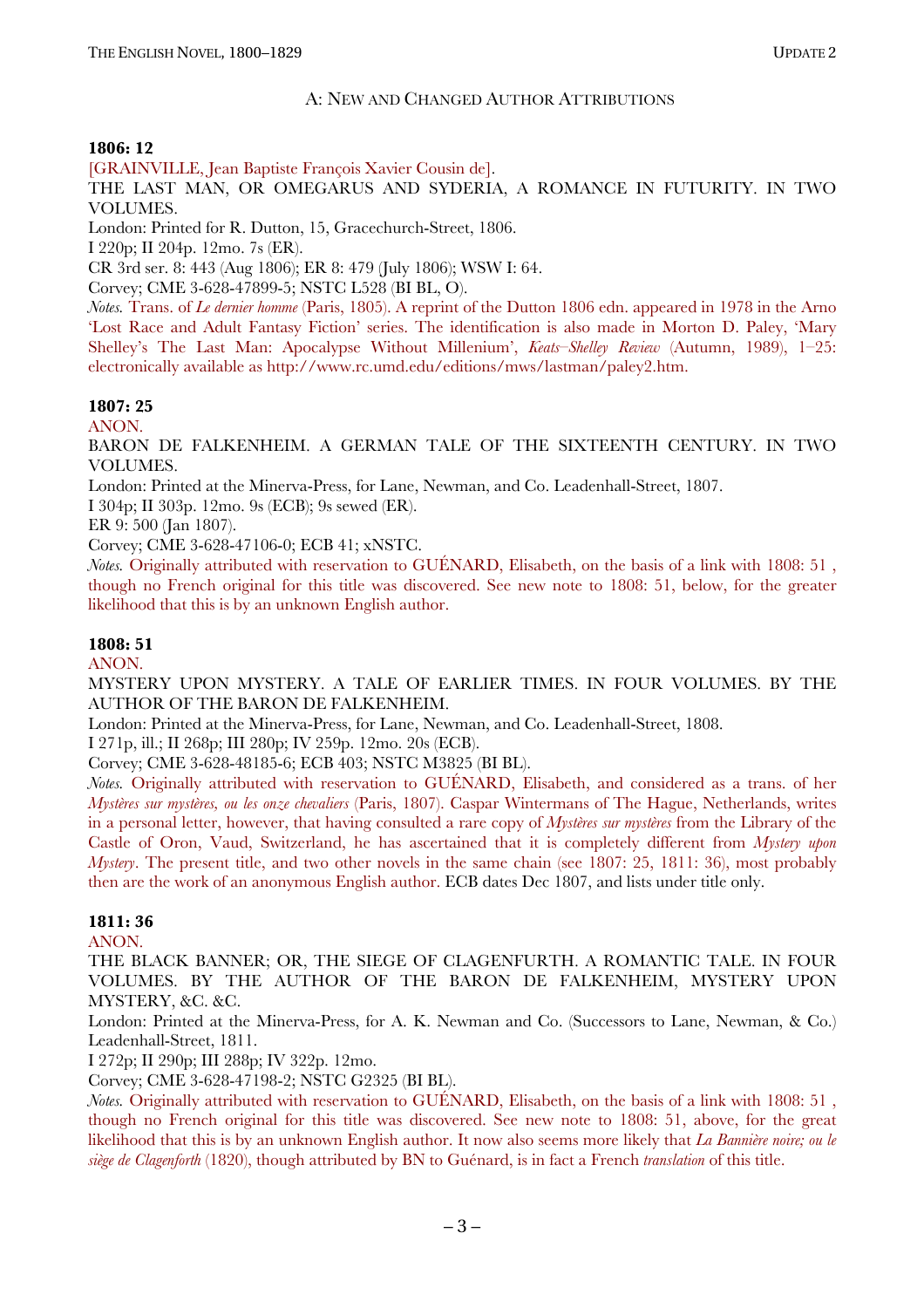#### **1821: 1**

[MATCHAM, George].

ANECDOTES OF A CROAT.

London: Published by Sherwood, Neely, and Jones, Paternoster Row, 1821.

iv, 425p. 12mo. 5s (ECB).

C Rom.6.31; ECB 19; NSTC 2A12592.

*Notes.* George Matcham (1753–1833) is given as the author in an obituary in *The Gentleman's Magazine* for March 1833 (pp.276–8). ECB dates Dec 1821.

Further edn: reissued in an extended form as *Anecdotes of a Croat; or, The Castle of Serai, comprehending Hints for the Improvement of Public Works, Agriculture, and Domestic Life*, 2 vols, Simpkin and Marshall (compare 1823: 2).

## **1823: 2**

[MATCHAM, George].

ANECDOTES OF A CROAT; OR, THE CASTLE OF SERAI, COMPREHENDING HINTS FOR THE IMPROVEMENT OF PUBLIC WORKS, AGRICULTURE, AND DOMESTIC LIFE. IN TWO VOLUMES.

London: Published by W. Simpkin and R. Marshall, Stationers' Hall Court, 1823.

I iv, 425p; II 396p. 12mo. 12s (ECB).

Corvey; CME 3-628-47058-7; ECB 19; NSTC 2C43423 (BI BL).

*Notes.* An extended version of 1821: 1; vol. 1 is identical to the earlier publication, apart from a new t.p. George Matcham (1753–1833) is given as the author in an obituary in *The Gentleman's Magazine* for March 1833 (pp.276*ñ*8). ECB dates this version May 1823.

#### **1823: 3**

[LESASSIER, Alexander Hamilton].

EDWARD NEVILLE; OR, THE MEMOIRS OF AN ORPHAN. IN FOUR VOLUMES.

London: Printed for Longman, Hurst, Rees, Orme, and Brown, Paternoster-Row, 1823.

I 514p; II 424p; III 442p; IV 418p. 12mo. 28s (ECB, QR); 28s boards (ER).

ER 39: 272 (Oct 1823); QR 29: 280 (Apr 1823); WSW II: 9.

Corvey; CME 3-628-47511-2; ECB 180; NSTC 2N3642 (BI BL, O).

*Notes.* The author is identified, with evidence from the Longman Papers, in Lisa Rosner's *The Most Beautiful Man in Existence: The Scandalous Life of Alexander Lesassier* (Philadelphia: University of Pennsylvania Press, 1990), see especially pp. 154<sup> $-60$ </sup>.

#### **1823: 81**

[WALKER, Anne]. RICH AND POOR. Edinburgh: William Blackwood, and T. Cadell, London, 1823.

401p. 8vo. 10s 6d (ECB, ER, QR).

ER 39: 272 (Oct 1823); QR 29: 280 (Apr 1823); WSW II: 198.

Corvey; CME 3-628-48570-3; ECB 492; NSTC 2R8959 (BI BL, C, O; NA MH).

*Notes.* The author is identified as Miss Anne Walker, of Dalry, an intimate friend of Susan Ferrier, in *Memoir*  and Correspondence of Susan Ferrier 1782–1854, ed. John A. Doyle (London: Eveleigh Nash & Grayson, 1929), p. 169. See also Update 1, for James Hoggís association of this title with ëour lady novelistsí.

#### **1825: 83**

[WALKER, Anne]. COMMON EVENTS: A CONTINUATION OF RICH AND POOR. Edinburgh: William Blackwood, and T. Cadell, London, 1825. 382p. 8vo. 10s 6d (ECB, QR); 10s 6d boards (ER). ER 42: 266 (Apr 1825); QR 32: 267 (June 1825). Corvey; CME 3-628-47276-8; ECB 128; NSTC 2W1903 (BI BL, C, E, O; NA DLC). *Notes.* The author is identified as Miss Anne Walker, of Dalry, an intimate friend of Susan Ferrier, in *Memoir and Correspondence of Susan Ferrier 1782–1854*, ed. John A. Doyle (London: Eveleigh Nash & Grayson, 1929), p.

169n.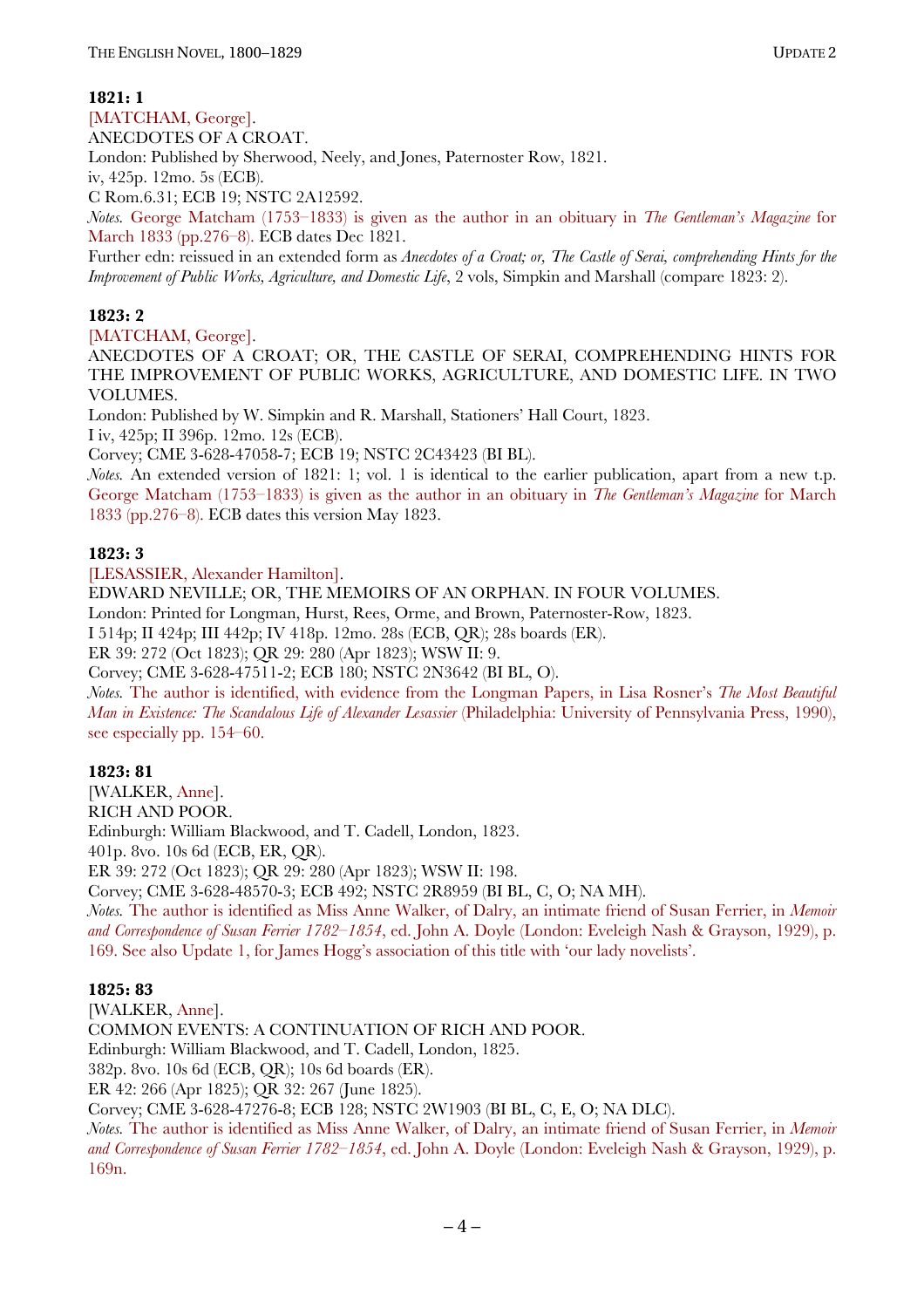#### B: NEW INFORMATION RELATING TO AUTHORSHIP, BUT NOT PRESENTLY LEADING TO FURTHER ATTRIBUTION CHANGES

**1803: 75** [WHITFIELD, Henry], LEOPOLD; OR, THE BASTARD. The 'Correspondence' section at the end of September 1803 number of the *Monthly Review* includes the following notice: ëThe Rev. H. Whitfield requests us to correct the surmise introduced in our last number, p. 424, by stating that he is *not* the author of the Novel intitled *Leopold*<sup>'</sup> (n.s. vol. 42, p. 112). This in turn casts doubt most immediately on *But Which*<sup>2</sup> or *Domestic Grievances of the Wolmore Family. By the Author of "Leopold"* (1807: 67); though other 'Whitfield' titles are also perhaps worth now questioning again (see, e.g., 1816: 58). The only title attributed directly to Henry Whitfield on the original title-page is *A Picture from Life: or, the History of Emma Tankerville and Sir Henry Moreton. By Henry Whitfield, M.A.* (1804: 70).

**1805: 11** ANON, ROSETTA, A NOVEL. BY A LADY, WELL KNOWN IN THE FASHIONABLE WORLD. This title is tentatively attributed to Eliza Parsons by the *Flowers of Literature for 1804*, in a footnote addendum to 'A List of Mrs Parson's Publications': 'We believe, but on this point we cannot be certain, that Mrs Parson's has written "The Wise-ones Bubbled; or, Lovers Triumphant," in two volumes, duodecimo and another novel, intitled "Rosetta"  $\lq$  (p. 27).

**1806: 43** LATHY, T[homas] P[ike], THE INVISIBLE ENEMY; OR, THE MINES OF WIELITSKA. A POLISH LEGENDARY ROMANCE. Casper Wintermans indicates in a personal letter that this is an unacknowledged trans. of Jean-Louis Lacroix de Niré's *Ladouski et Floriska* (Paris, 1801). Currently still under Lathy's name, until proximity of the two texts can be more fully ascertained.

**1809: 24** [?ENGLISH, John], MODERN TIMES; OR, ANECDOTES OF THE ENGLISH FAMILY. Reattributed to George LIPSCOMB in Update 1. Roger Bettridge, who provided the information, subsequently writes of this title that 'John, or Jack, English is a character in the novel, who is "unmasked" as the author in the denouement, a charge which he at pains to deny! Lipscombe was clearly continuing the [?Shandean] joke'.

**1809: 41** LATHY, T[homas] P[ike], \*LOVE, HATRED, AND REVENGE; A SWISS ROMANCE. Casper Wintermans indicates in a personal letter that this might turn out to be an unacknowledged trans. of François Pagès's *Amour, haine et vengeance* (1799), but no further information about this title has been discovered.

**1820: 7** ANON, NICE DISTINCTIONS: A TALE. A review in the *Dublin Magazine*, 1 (May 1820), ends with the following short paragraph: We now take our farewell of  $D$ —l's NICE DISTINCTIONS; but we sincerely hope that we may again see characters as *nicely distinguished* as this work promises' (p. 378). One suggestion ventured by Rolf Loeber is that the partly disguised name is Dowdall, but no further information has been discovered.

**1821: 4** CONCEALMENT. A NOVEL. Attributed by Wolff (Item 7433) in a note to Mary FLETCHER (1802<sup>-</sup>?), but on a misreading of his source from *Notes and Queries* 215 (October 1970), 382–3. The article in question, 'The Authorship of "Concealment" ', by Dorothy R. Scheele, unequivocally concerns the novel of the same title published by Bentley in 1837, which on her evidence is clearly attributable to Mary Fletcher (later Richardson), the youngest daughter Eliza Fletcher (1770–1858), the wife of the Scottish lawyer Archibald Fletcher and herself leader of an Edinburgh intellectual-literary circle. After the publication of this 1837 novel, in a letter of September 1838, Eliza Fletcher wrote to Allan Cunningham: ëHe [Bentley] offered to take the risk of the publication and to share the profits with the author  $-$  at the end of a year and a half he sends her an acct. charging between  $\epsilon$ , 30 &  $\epsilon$ , 40 for advertizing the Book. – ten percent upon the copies sold – which after deducting the Expense of paper and printing leaves her a profit of 10/!!! So much for a Lady's authorship.  $-$  He owns to the sale of between 200 and 300 Copies. I mention this in confidence  $-$  you will not allow it to go further' (National Library of Scotland, MS 2617, f.90). Along with CONCEALMENT, OR THE CASCADE OF LLANTWARRYHN (1801: 27), by the shadowy Mrs E. M. Foster, this means there were at least three novels with the lead title *Concealment* published between 1800 and 1837. Thanks are due to Pam Perkins for drawing attention to the letter from Eliza Fletcher.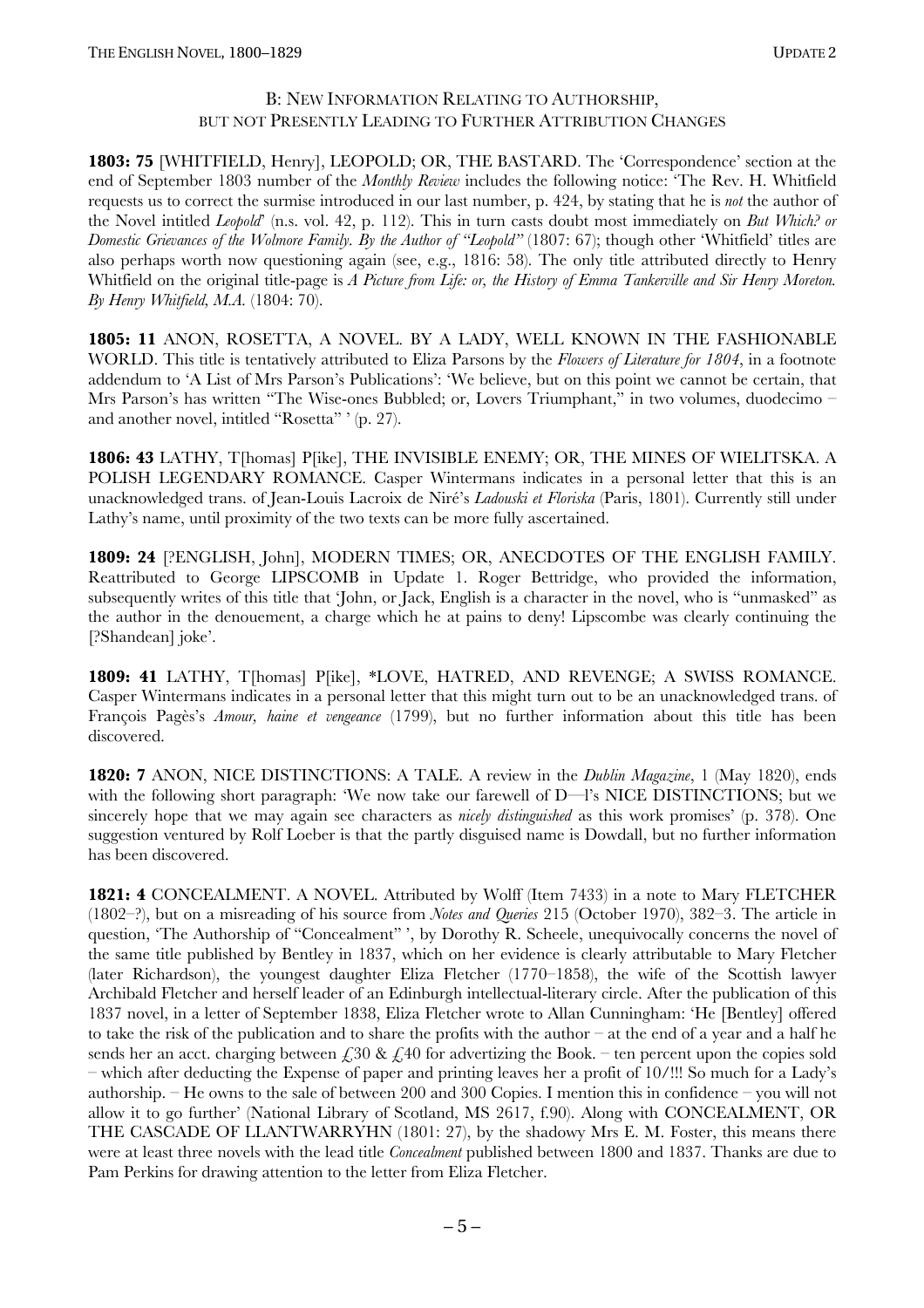**1824: 8** ANON, THE HUMAN HEART. Entered under EDLMANN, Frederick J., in Wolff (Item 1999), but on the rather shaky grounds of a presentation copy with the bookplate of Frederick J. Edlmann, Hawkwood, and an inscription in hand "Maryann Edlmann from her affectionate brother, the Author'. As Wolff conceded, Edlmann may be the married name of the inscriber's sister, in which case the book remains anonymous; but there is also the possibility that the inscription is fanciful of part of a family game. In these circumstances, any ascription to Edlmann must be highly speculative.

**1825: 23** [?CROWE, Eyre Evans or ?PHIPPS, Constantine Henry, Marquis of Normanby], THE ENGLISH IN ITALY. A recently purchased copy, owned by Peter Garside, has 'by Eyre Evans Crowe' written beneath the title in the first volume, apparently in a contemporary hand. Further evidence in favour of Crowe's authorship appears in the Bentley Publishing Records, where 'The English at Home, By the Author of "The English in Italy," etc.', entered as published on 27 May 1830, is given as 'By Eyre Evans Crowe, son of a military officer of the same name, who received  $\epsilon$ ,500 for the copyright: see *A List of the Principal Publications Issued from New Burlington Street during the Year 1830* (London: Richard Bentley and Son, 1893). The same note continues: ëMr. Crowe was French Correspondent of the *Morning Chronicle*, and afterwards Editor, for some time, of the *Daily News*. "The English at Home" was preceded by two other novels from his pen, "The English in France," and "The English in Italy." Mr. Crowe died in 1868.' It is also worth noting that the same attribution is found in the earlier manuscript Catalogue of Bentley Publications held by the British Library (BL Add MSS 46637), covering the years 1829–1837. The evidence in favour of Crowe's rather than Phipps's authorship of this title, as well as of *Historiettes* (1827: 27) and *The English in France* (1828: 34), now seems to approach the overwhelming.

**1827: 13** [ANWYL, Edward Trevor], TALES OF WELSH SOCIETY AND SCENERY. The Bodleian pre-1920 catalogue attributes this to Thomas RICHARDS, Surgeon. If this were accepted, then it would have a knock-on effect with regard to YOUTH AND MANHOOD OF EDWARD ELLIS (1829: 14), effectively the same work, and open up the possibility that Edward Trevor ANWYL, as found on the titlepage of REGINALD TREVOR; OR, THE WELSH LOYALISTS (1829: 13), is a pseudonym.

**1827: 28** [?CROWE, Eyre Evans or ?PHIPPS, Constantine Henry, Marquis of Normanby], HISTORIETTES, OR TALES OF CONTINENTAL LIFE, BY THE AUTHOR OF "THE ENGLISH IN ITALY." See entry on 1825: 23, above.

**1827: 60** [SCARGILL, William Pitt], BLUE-STOCKING HALL. Re-attributed in Update 1, along with TALES OF MY TIME (1829: 74), to Miss ?Anne CHETWODE, on the basis of Rolf Loeber and Magda Stouthamer-Loeber, *18th-19th Century Irish Fiction Newsletter*, January 1998, No. 1. In the Bentley Publishing Records, however, authorship of the New edition of 1830 is ascribed to 'Mrs. WILMOT': see *A List of the Principal Publications Issued from New Burlington Street during the Year 1830* (London: Richard Bentley and Son, 1893), where the month of publication for the New Edition is given as August [1830]. A note there also states: 'A reference to Mrs. Wilmot, or Clifton, will be found in Bentley's Miscellany, volume xvi, page 38'. It is also worth noting that in the earlier manuscript Catalogue of Bentley Publications held by the British Library (BL Add MSS 46637) the name of William Pitt Scargill was first entered against this publication, and then replaced with 'Miss Wilmot' written in pencil. The name of Mrs Wilmot is expanded to that of WILMOT, afterwards BRAND, Barbarina Baroness Dacre (1768–1854), in Michael Turner's *Index and Guide to the Lists of Publications of Richard Bentley & Son 1829–1898* (Bishop Storford: Chadwyck-Healey Ltd, 1975), p. 218. This title, however, is not attributed to Barbarina Brand/Dacre/Wilmot in DNB, CBEL3, or FC, and there is no mention of any involvement with this or related works in *A Family Chronicle Derived from the Notes and Letters Selected by Barbarina, the Hon. Lady Grey*, ed. Gertrude Lyster (London: John Murray, 1908). In view of all the evidence it seems best to stay with the re-attribution to Miss Chetwode.

**1828: 34** [?CROWE, Eyre Evans or ?PHIPPS, Constantine Henry, Marquis of Normanby], THE ENGLISH IN FRANCE, BY THE AUTHOR OF "THE ENGLISH IN ITALY." See entry on 1825: 23 above.

**1829: 74** [SCARGILL, William Pitt], TALES OF MY TIME. BY THE AUTHOR OF BLUE-STOCKING HALL. Re-attributed in Update 1, along with BLUE-STOCKING HALL (1827: 60), to Miss ?Anne CHETWODE, on the basis of Rolf Loeber and Magda Stouthamer-Loeber, 18th–19th Century Irish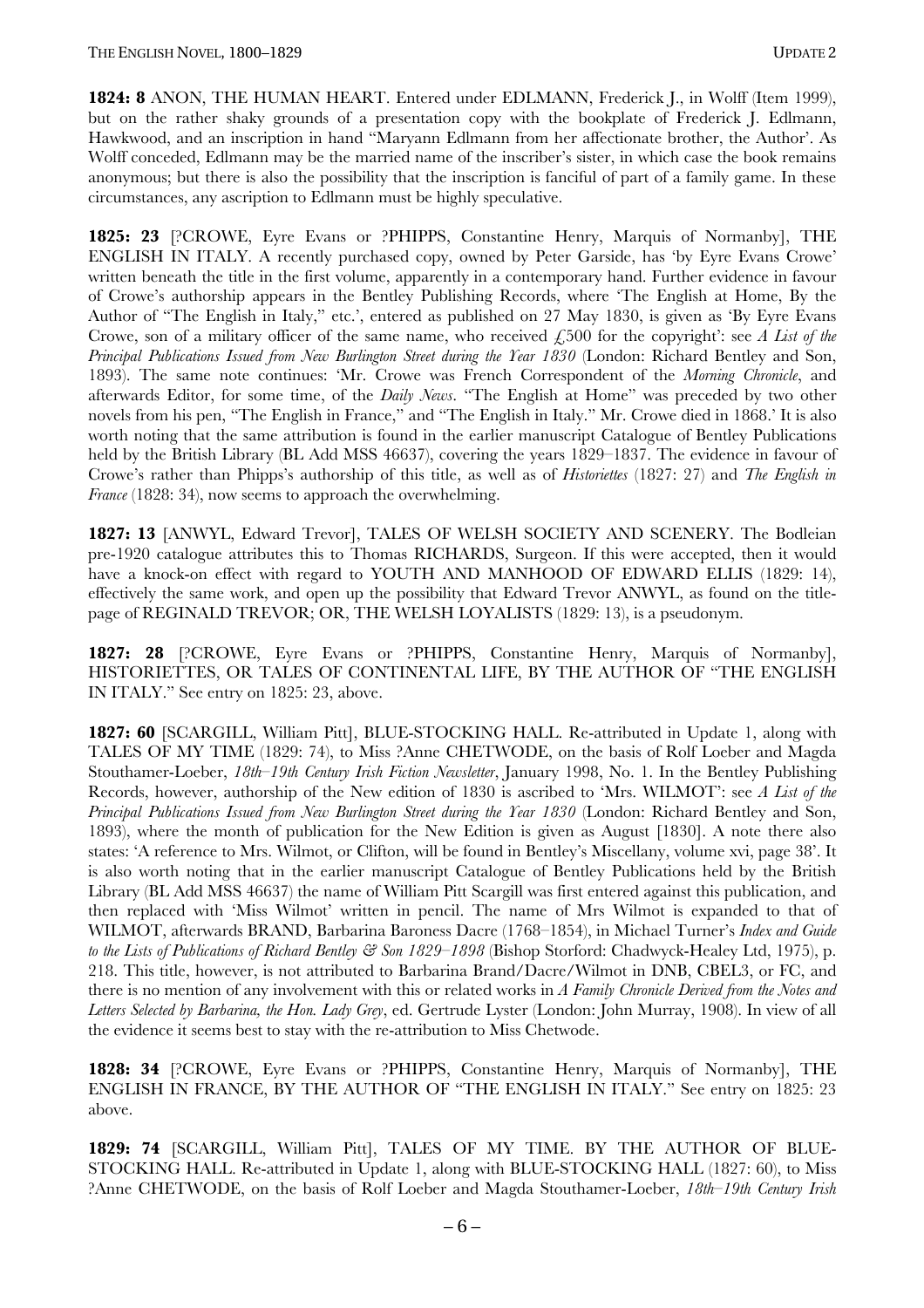*Fiction Newsletter*, January 1998, No. 1. In the Bentley Publishing Records, however, authorship is ascribed to ëMrs. WILMOTí: see *A List of the Principal Publications Issued from New Burlington Street during the last three months of the year 1829* (London: Richard Bentley and Son, 1893), where the date of publication is given as 23 October. The note there also states parenthetically 'Wrongly attributed in the Bodleian Catalogue to Mrs. Loudon, and in the British Museum catalogue to William Pitt Scargill'. The name of Mrs Wilmot is expanded to that of WILMOT, afterwards BRAND, Barbarina Baroness Dacre (1768–1854), in Michael Turner's *Index and Guide to the Lists of Publications of Richard Bentley & Son 1829–1898* (Bishop Storford: Chadwyck-Healey Ltd, 1975), p. 218. This title, however, is not attributed to Barbarina Brand/Dacre/Wilmot in DNB, CBEL3, or FC, and there is no mention any involvement with this or related works in *A Family Chronicle Derived from the Notes and Letters Selected by Barbarina, the Hon. Lady Grey*, ed. Gertrude Lyster (London: John Murray, 1908). In view of all the evidence it seems best to stay with the re-attribution to Miss Chetwode.

#### C: NEW TITLES FOR INCLUSION

1800.

[WOOD, Sally Sayward Barrell Keating].

\*JULIA AND THE ILLUMINATED BARON: A NOVEL FOUNDED ON RECENT FACTS, WHICH HAVE TRANSPIRED IN THE COURSE OF THE LATE REVOLUTION OF MORAL PRINCIPLES IN FRANCE.

London: W. Row, 1800.

2 vols. 12mo. 8s (Bent03).

No copy of first edn. located.

*Notes*. Originally published Portsmouth, NH, 1800. Details in entry from 2nd edn at Indiana University (OCCL: 42940726: not seen). This OCCL entry (42940726) gives author as ëP. Barrellí, apparently in error. Format from Bent03.

Further edn: 2nd edn. 1801 (OCLC).

#### 1801.

ANON.

THE MORAL LEGACY; OR, SIMPLE NARRATIVES.

London: Printed for William Miller, Old Bond Street, 1801.

xi, 359p. 8vo. 7s boards (CR); 7s (ECB).

CR 2nd ser. 33: 354 (Nov 1801); WSW I: 80.

BL 1578/2364; ECB 395, NSTC M3116 (BI O).

*Notes*. 'Introduction', pp.  $[v]$ -xi, signed 'Editor' and dated 'London, April 10, 1801'. This claims that contents derive from narratives collected and bequeathed by a philanthropist friend. The constituent stories (all in the first person) are: 'The Gamester', pp. [1]–35; 'The Passionate Man', pp. 36–50; 'The Envious Woman', pp. 51-67; 'The Vain Man', pp. 68-99; 'The Libertine', pp. 100-22; 'The Prodigal', pp. 123-51; 'The Miser', pp. 152–95; 'The Enthusiast', pp. 196–265; 'The Adulteress', pp. 266–359. Further edn: 2nd edn. 1808 (BL 1507/197).

#### 1829.

[SHEPHERD, William]. CLOUDS AND SUNSHINE.

London: Printed for Samuel Maunder, 10, Newgate Street, n.d. [1829].

x, 324p. 12mo. 8s 6d (ECB).

O 29.196; ECB 122; NSTC 2S18889 (BI BL, C, Dt, E).

*Notes*. Correctly attributable to William Shepherd , Rector of Margaret Roding (Essex), and wrongly in NSTC to William Shepherd (1768–1847), Unitarian Minister. The Revd Shepherd in question was author of *Liturgical Considerations* (1824), and almost certainly a co-author with George Wilkins of *Body and Soul* (1822: 81) and *The Village Pastor* (1825: 88). For these last two titles, see also Update 1. Preface states of the author's intentions: ëHis simple object is to convey instruction in a pleasing manner, and maintain fairly and charitably that Doctrine which is accordant to the Gospel of Jesus Christ and to the Established Church, which he firmly and conscientiously believes founded on that rock of ages'  $(p, ix)$ . The constituent tales are: 'The Gipsy Girl', pp. [3]  $-40$ ; 'Religious Offices' pp. [43]  $-95$ ; 'Enthusiasm', pp. [99]  $-148$ ; 'Romanism', pp.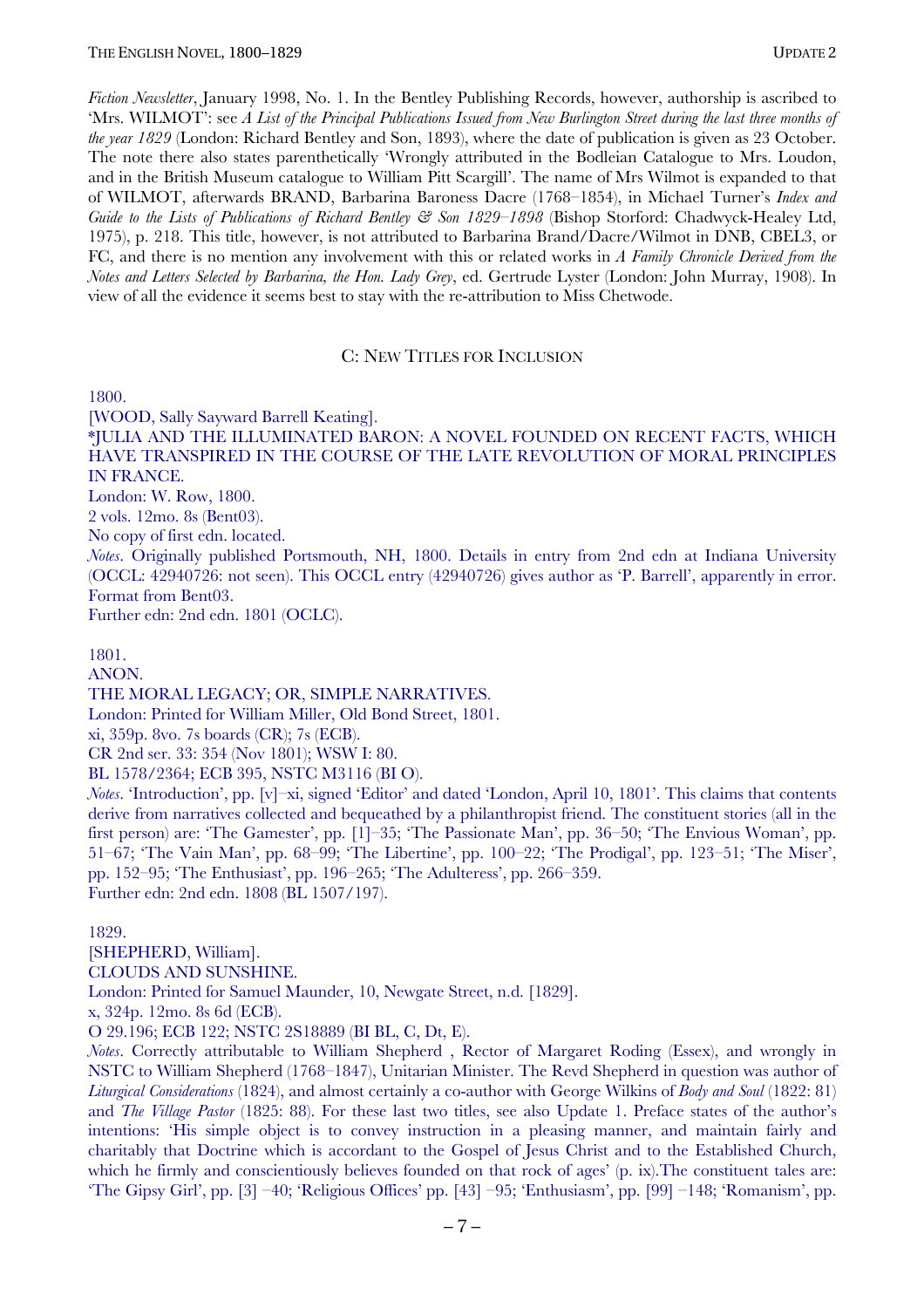[151]–197; 'Rashness' [201]  $-250$ ; 'De Lawrence' [253]  $-312$ . 'Romanism' in particular takes an anti-Emancipationist stance. 'Appendix', pp.  $[317]$  –24 is purely theological in content.

### D: TITLES PREVIOUSLY NOT LOCATED FOR WHICH HOLDING LIBRARIES HAVE SUBSEQUENTLY BEEN DISCOVERED

*Nothing new to report for this section.* 

#### E: NEW INFORMATION RELATING TO EXISTING TITLE ENTRIES

**Appendix F: 5** MATTHEWS, Mrs, THE PHANTOM; OR MYSTERIES OF THE CASTLE. ëThe Phantom, or Mysteries of the Castle, by Mrs. Matthews' at the price of 4s features in a list of 'New Publications' by A. K. Newman, at the end of vol. 2 of the Corvey copy of Alexander Campbell, *Perkin Warbeck; or, the Court of James the Fourth of Scotland*, 3 vols. (1830).

#### F: FURTHER EDITIONS PREVIOUSLY NOT NOTED

1796: 4 BERKELEY HALL; OR, THE PUPIL OF EXPERIENCE. 'second edition', William Lane 1803 (W.M. Verhoeven, p.c.).

**1826: 26** [CORBETT, Marion and Margaret], THE ODD VOLUME. 3rd edn. 1827 (OCLC: 12369898).

**1826: 64** PORTER, Jane and Anna Maria, TALES ROUND A WINTER HEARTH. New York 1826 (OCLC: 37287646).

1827: 34 [GRIFFIN, Gerald Joseph], "HOLLAND-TIDE;" OR, MUNSTER POPULAR TALES. 1842 (OCLC: 27635563).

**1829: 36** [GORE, Catherine Grace Frances], HUNGARIAN TALES. New York 1829 (OCLC: 3908799).